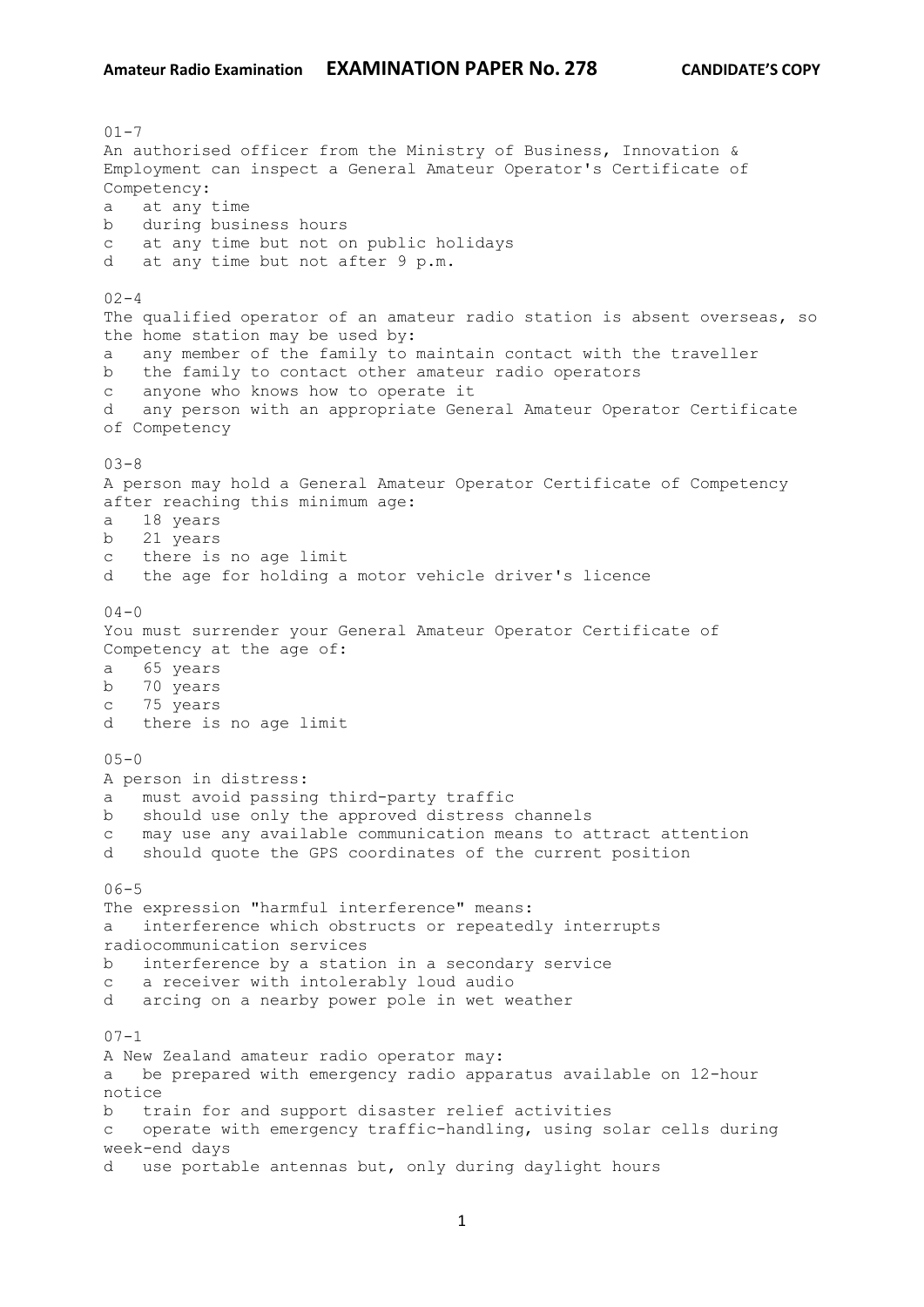08-9 The published New Zealand amateur bandplans: a should be adhered to in the interests of all band occupants b regularly change with daylight saving c are to limit the operating frequencies of high-power stations d are determined by the MBIE  $09 - 6$ The New Zealand amateur radio bandplans are: a obligatory for all amateur radio operators b only for testing and development purposes c indicators of where distant stations can be worked d recommended, all amateur radio operators should observe them  $10 - 0$ An element which acts somewhere between being an insulator and a conductor is called a: a P-type conductor b N-type conductor c intrinsic conductor d semiconductor  $11 - 9$ The name for the flow of electrons in an electric circuit is: a voltage b current c resistance d capacitance  $12 - 4$ The watt is the unit of: a magnetic flux b electromagnetic field strength c breakdown voltage d power  $13 - 5$ A current of 2 ampere flows through a 16 ohm resistance. The applied voltage is: a 8 volt b 32 volt c 14 volt d 18 volt  $14 - 7$ The ohm is the unit of: a supply voltage b electrical resistance c electrical pressure d current flow  $15 - 3$ One way to operate a 3 volt bulb from a 9 volt supply is to connect it in: a series with a resistor b series with the supply c parallel with the supply d parallel with a resistor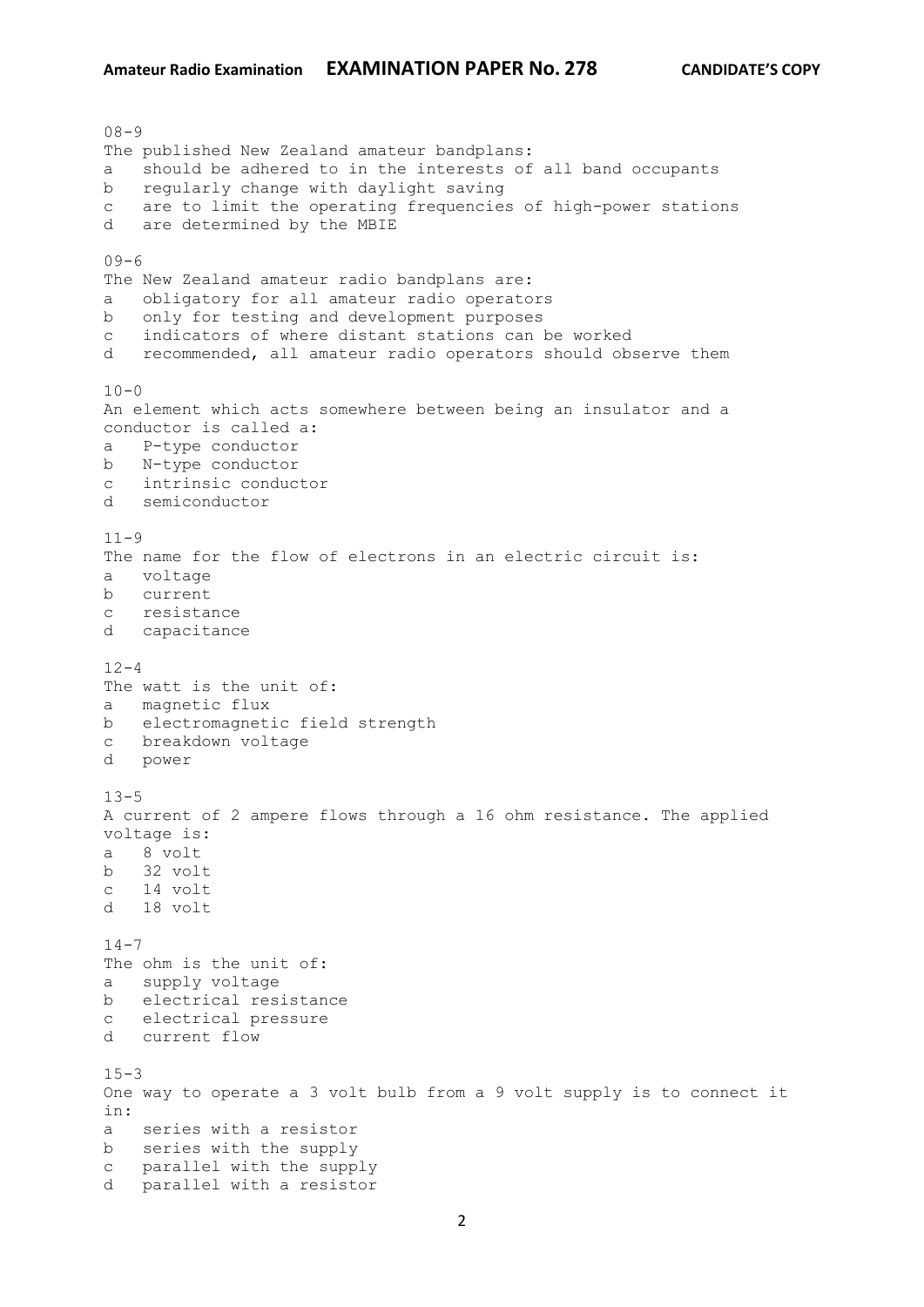$16 - 1$ The total resistance of several resistors connected in series is: a greater than the resistance of any one resistor b less than the resistance of any one resistor c equal to the highest resistance present d equal to the lowest resistance present  $17-2$ The smallest resistance that can be made with five 1 kilohm resistors is: a 50 ohm by arranging them in series b 50 ohm by arranging them in parallel c 200 ohm by arranging them in series d 200 ohm by arranging them in parallel  $18 - 1$ The DC input power of a transmitter operating at 12 volt and drawing 500 milliamp would be: a 6 watt b 12 watt c 20 watt d 500 watt  $19-9$ The voltage applied to two resistors in series is doubled. The total power dissipated will: a decrease to half b double c not change d increase by four times  $20 - 9$ A sinewave alternating current of 10 ampere peak has an rms value of: a 5 amp b 14.14 amp c 7.07 amp d 20 amp  $21 - 0$ The total capacitance of two or more capacitors in series is: a always greater than that of the largest capacitor b always less than that of the smallest capacitor c found by adding each of the capacitances together d found by adding the capacitances together and dividing by their total number  $22 - 4$ A transformer with 500 turns on the primary winding and 50 turns on the secondary winding has its primary winding connected to 230 volt AC mains. The voltage across the secondary is: a 23 volt b 10 volt c 110 volt d 2300 volt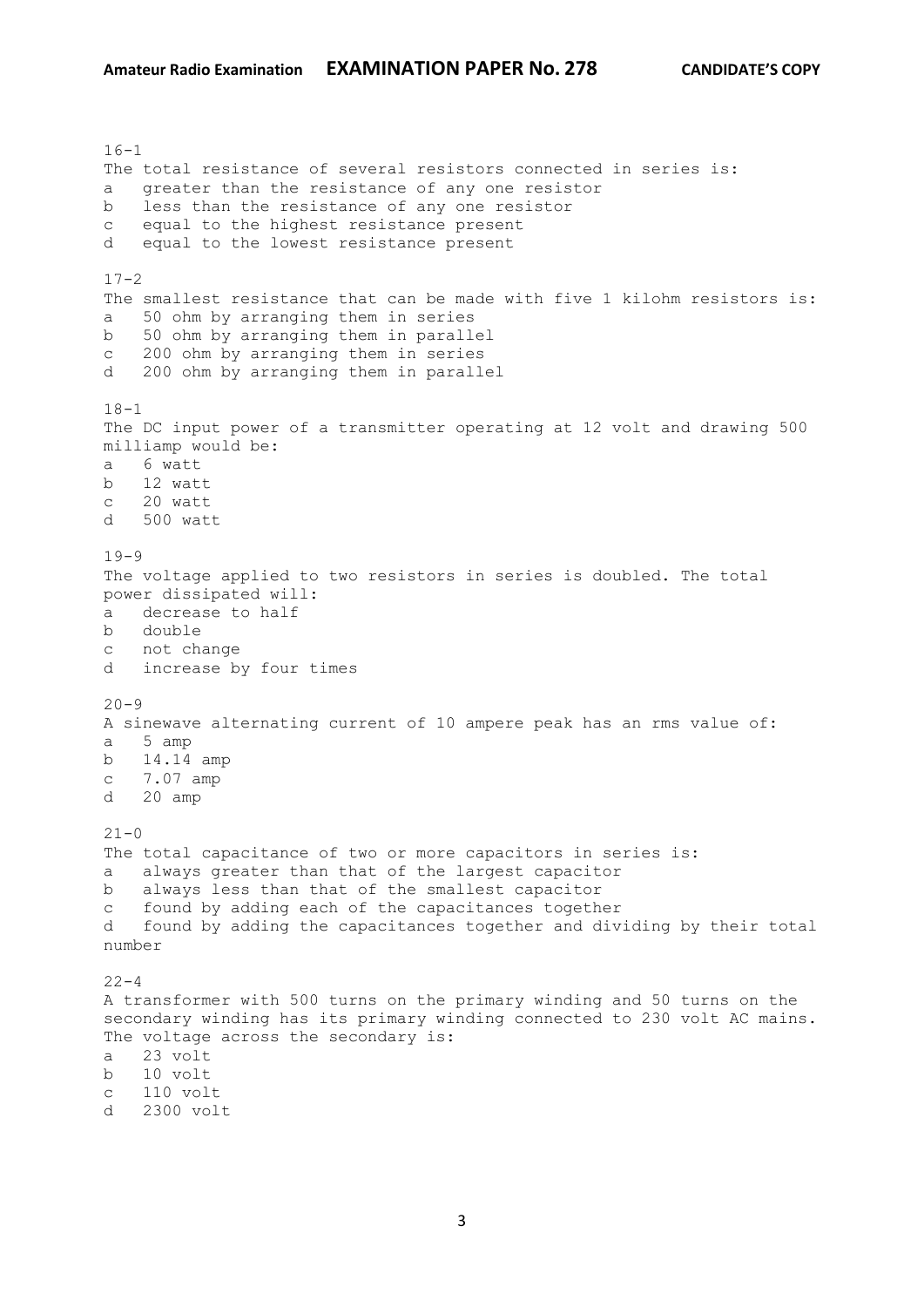$23 - 4$ An earth wire should be connected to the metal chassis of a mainsoperated power supply, to ensure that if a fault develops, the chassis: a does not develop a high voltage with respect to the phase lead b does not develop a high voltage with respect to earth c becomes a conductor to bleed away static charge d provides a path to ground in case of lightning strikes  $24 - 7$ One important application for diodes is recovering information from transmitted signals. This is referred to as: a biasing b rejuvenation c ionisation d demodulation  $25 - 5$ The two basic types of bipolar transistors are: a p-channel and n-channel types b diode and triode types c varicap and zener types d NPN and PNP types  $26 - 7$ The electrode that is usually a cylinder of wire mesh in a thermionic valve is the: a filament (heater) b grid c cathode d anode  $27 - 3$ The following meter could be used to measure the power supply current drawn by a small hand-held transistorised receiver: a a power meter b an RF ammeter c an electrostatic voltmeter d a DC ammeter  $28 - 3$ A transmitter power amplifier has a gain of 20 dB. The ratio of the output power to the input power is: a 10 b 20 c 100  $d \neq 40$  $29 - 4$ In an HF station, the "linear amplifier" is: a an amplifier to remove distortion in signals from the transceiver b an amplifier with all components arranged in-line c a push-pull amplifier to cancel second harmonic distortion d an optional amplifier to be switched in when higher power is required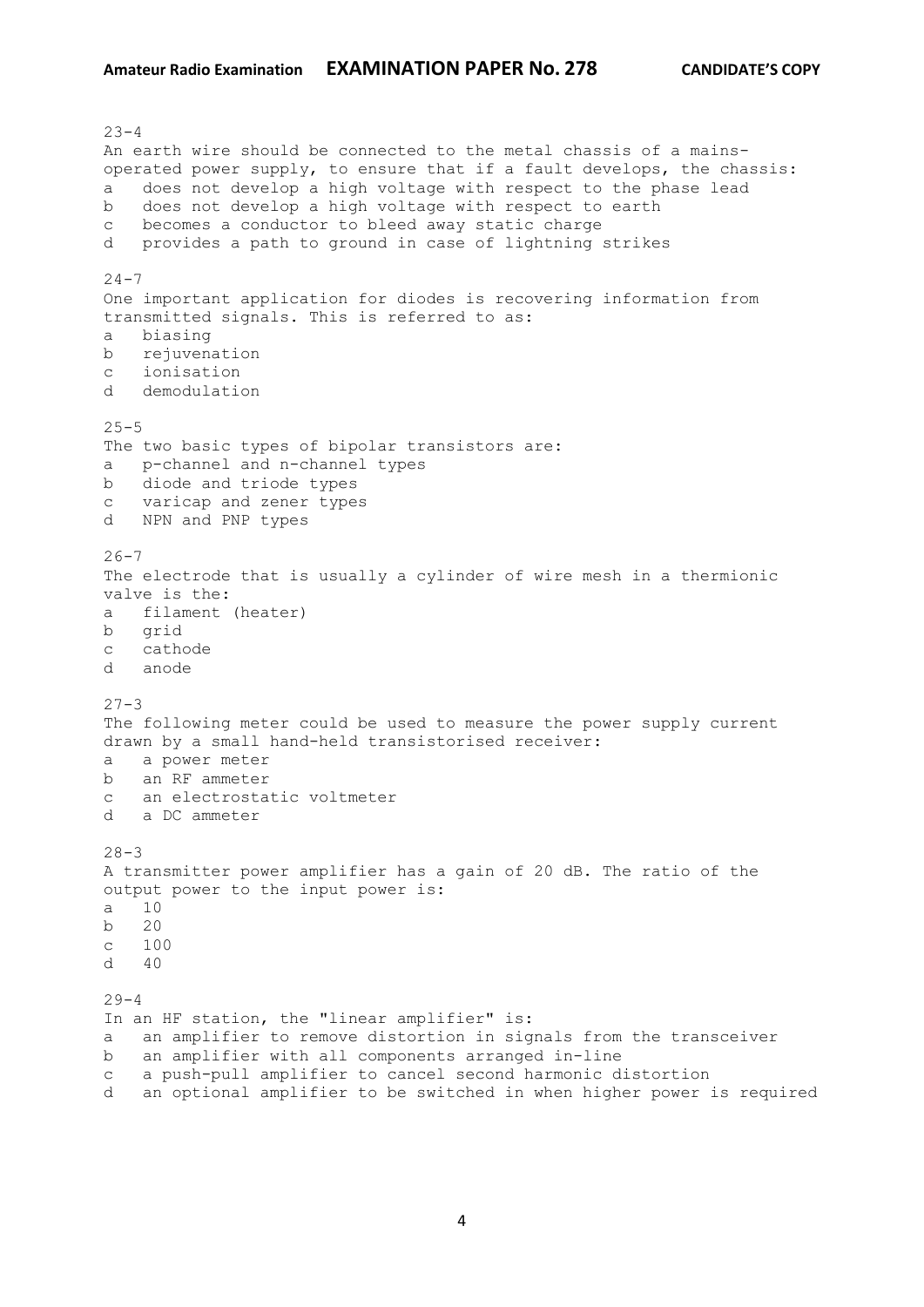$30 - 9$ In a frequency modulation receiver, this connects to the audio frequency amplifier output: a the intermediate frequency amplifier b the speaker and/or headphones c the frequency discriminator d the limiter  $31 - 5$ In a single sideband and CW receiver, this is located between the filter and product detector: a the intermediate frequency amplifier b the audio frequency amplifier c the beat frequency oscillator d the radio frequency amplifier  $32 - 6$ A receiver with high selectivity has a: a wide bandwidth b wide tuning range c narrow tuning range d narrow bandwidth 33-8 The abbreviation AGC means: a attenuating gain capacitor b anode-grid capacitor c amplified grid conductance d automatic gain control  $34 - 2$ An audio amplifier is necessary in a receiver because: a the carrier frequency must be replaced b the signal requires demodulation c RF signals are not heard by the human ear d signals leaving the detector are weak  $35 - 7$ The BFO is off-set slightly (500 - 1500 Hz) from the incoming signal to the detector. This is required: a to pass the signal without interruption b to beat with the incoming signal c to provide additional amplification d to protect the incoming signal from interference 36-5 Front-end selectivity is provided by resonant networks both before and after the RF stage in a superhet receiver. This whole section of the receiver is often referred to as the: a preamble b preselector c preamplifier d pass-selector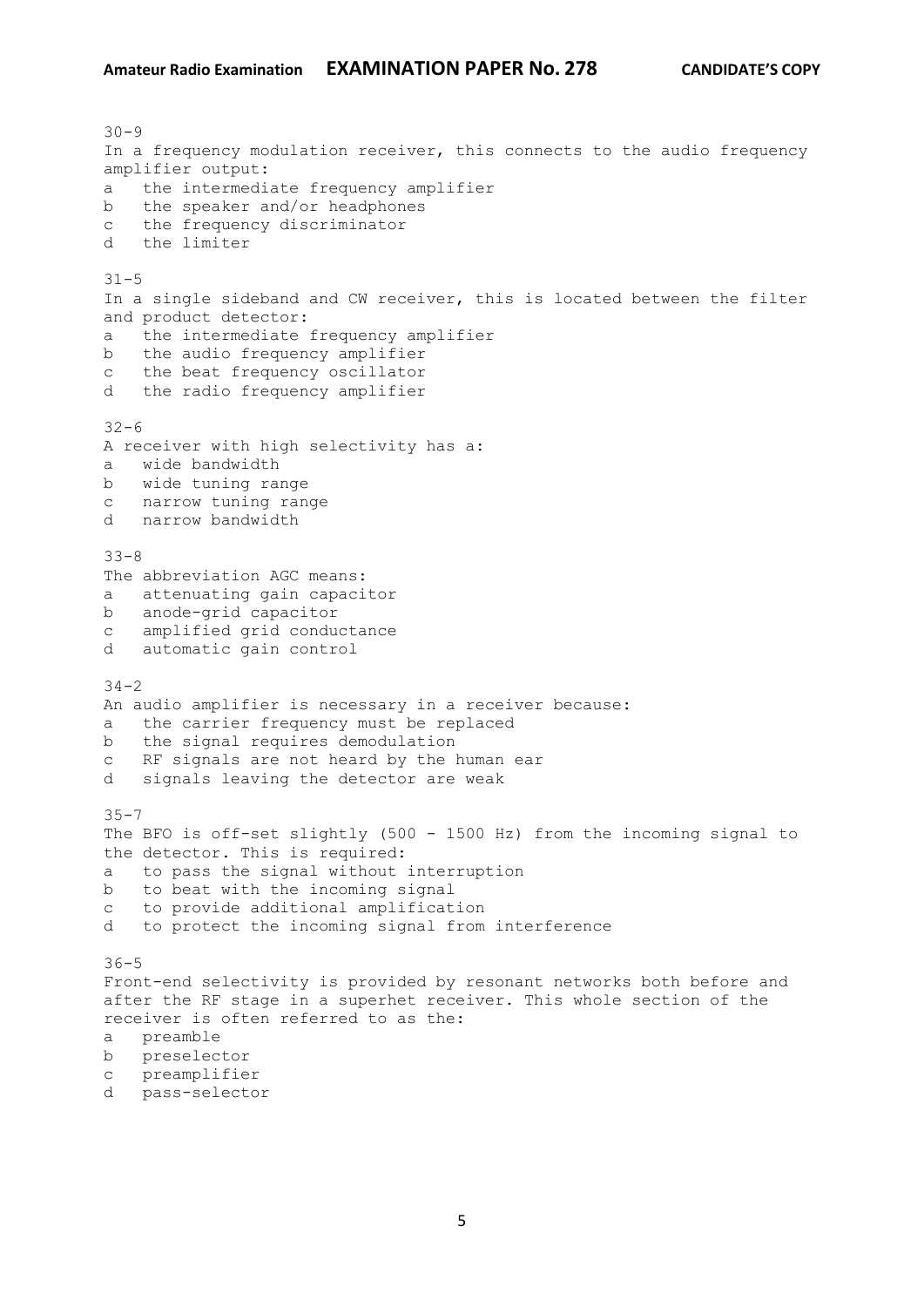$37 - 6$ In a frequency modulation transmitter, the power amplifier output is fed to the: a frequency multiplier b microphone c antenna d modulator 38-7 In a single sideband transmitter, the output of the variable frequency oscillator is connected to the: a mixer b antenna c balanced modulator d linear amplifier  $39 - 0$ The signal from a balanced modulator consists of: a a carrier and two sidebands b a carrier and one sideband c no carrier and one sideband d no carrier and two sidebands  $40 - 9$ To minimise the radiation of one particular harmonic, one can use a: a resistor b wave trap in the transmitter output c high pass filter in the transmitter output d filter in the receiver lead  $41 - 4$ A parasitic oscillation: a is generated by parasitic elements of a Yagi beam b does not cause any radio interference c is produced in a transmitter oscillator stage d is an unwanted signal developed in a transmitter  $42 - 6$ The following should always be included as a standard protection device in any power supply: a a saturating transformer b a zener diode bridge limiter c a fuse in the filter capacitor negative lead d a fuse in the mains lead  $43 - 1$ A regulator device is used in a power supply to: a keep the output voltage at a constant value b ensure that the output voltage never exceeds a dangerous value c keep the incoming frequency constant at 50 Hz

d regulate the incoming mains voltage to a constant rms value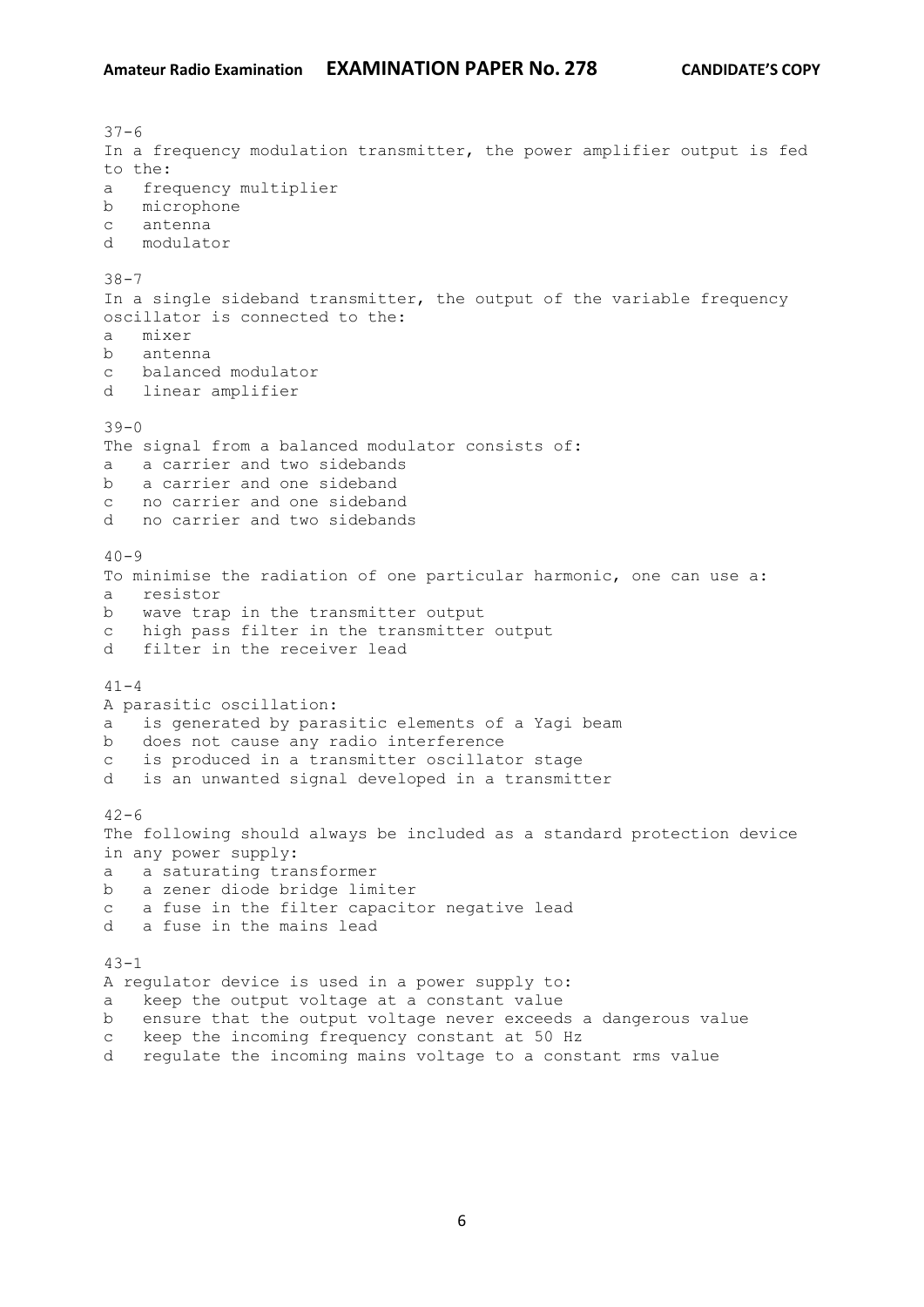$44 - 7$ When conversing via a VHF or UHF repeater, you should pause between overs for about: a 3 seconds b half a second c 30 seconds d several minutes  $45 - 2$ "Break-in keying" means: a unauthorised entry has resulted in station equipment disappearing b temporary emergency operating c key-down changes the station to transmit, key-up to receive d the other station's keying is erratic  $46 - 7$ The AGC circuit is to: a minimise the adjustments needed to the receiver gain control knobs b expand the audio gain c limit the extent of amplitude generation d amplitude limit the crystal oscillator output  $47 - 4$ The "Q" signal "what is your location?" is: a QRZ? b QTC? c QTH? d QRL?  $48 - 2$ The characteristic impedance of a 20 metre length of transmission line is 52 ohm. If 10 metres is cut off, the impedance will be: a 13 ohm b 26 ohm c 52 ohm d 39 ohm  $49 - 7$ The velocity factor of a coaxial cable with solid polythene dielectric is about: a 0.66 b 0.1 c 0.8 d 1.0 50-5 The physical length of an antenna can be shortened but the electrical length maintained, if one of the following items is added at an appropriate point in the antenna: a an inductor b a capacitor c an insulator d a resistor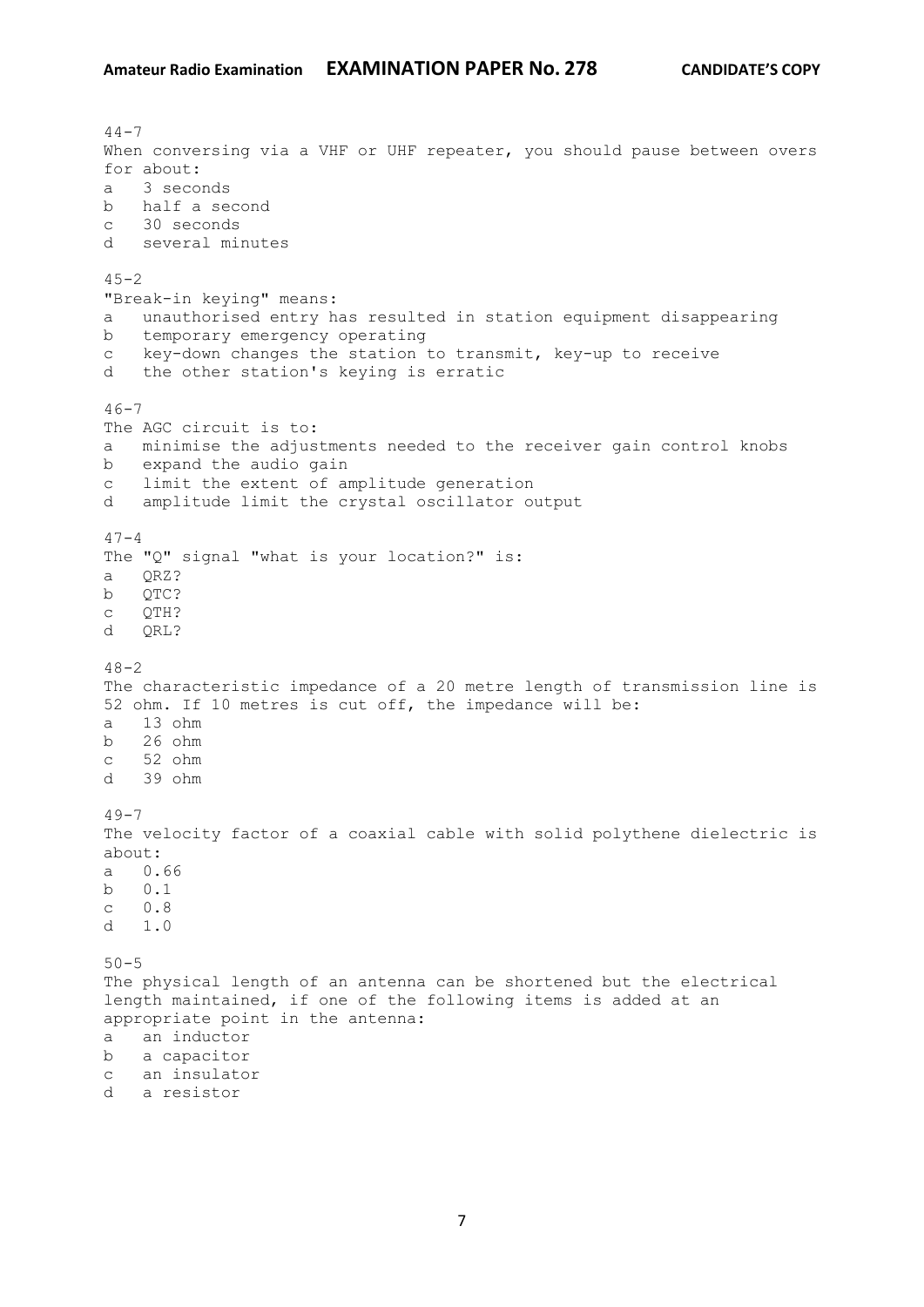51-6 The effect of adding a series inductance to an antenna is to: a increase the resonant frequency b have no change on the resonant frequency c have little effect d decrease the resonant frequency  $52 - 3$ The resonant frequency of an antenna may be increased by: a lengthening the radiating element b shortening the radiating element c increasing the height of the radiating element d lowering the radiating element 53-9 On VHF and UHF bands, polarisation of the receiving antenna is important in relation to the transmitting antenna, but on HF it is relatively unimportant because: a the ground wave and the sky wave continually shift the polarisation b the ionosphere can change the polarisation of the signal from moment to moment c anomalies in the earth's magnetic field profoundly affect HF polarisation d improved selectivity in HF receivers makes changes in polarisation redundant 54-2 The highest frequency that will be reflected back to the earth at any given time is known as the: a UHF b OWF c MUF d LUF 55-1 The layer of the ionosphere mainly responsible for long distance communication is: a C b F c D d E 56-5 The ionosphere: a is formed from layers of ionised gases around the earth b is a magnetised belt around the earth c consists of magnetised particles around the earth d is a spherical belt of solar radiation around the earth  $57 - 4$ If broadband noise interference varies when it rains, the most likely cause could be from: a underground power cables b car ignitions c outside overhead power lines d your antenna connection